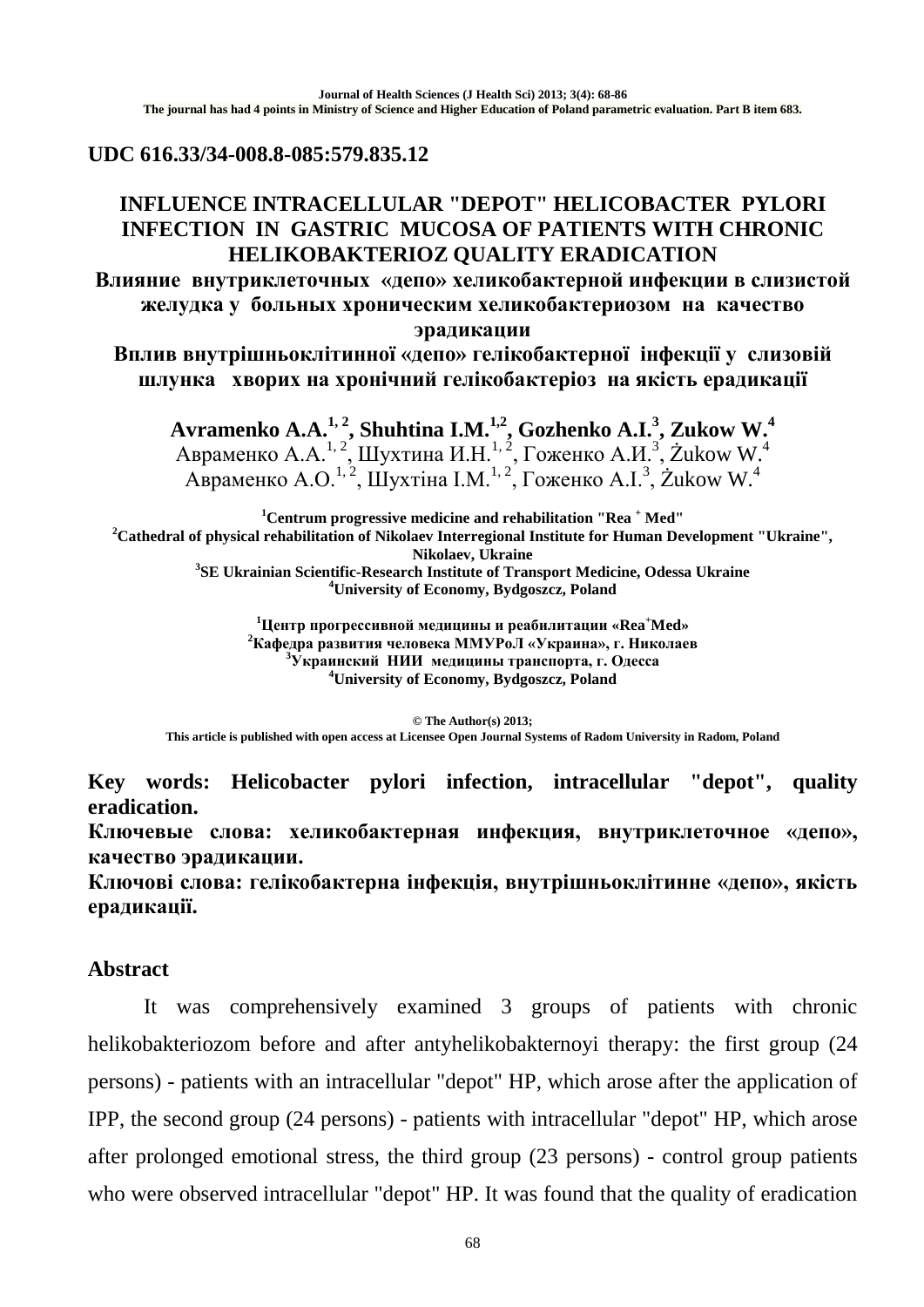of HP infection in patients of the 1st and 2nd groups significantly ( $p > 0.05$ ) worse than in patients of the 3rd group.

#### **Резюме**

Було комплексно обстежено 3 групи хворих на хронічний гелікобактеріоз до і після проведення антигелікобактерної терапії: 1-а група (24 особи) - пацієнти з внутрішньоклітинним «депо» НР, яке виникло після застосування ІПП; 2-а група (24 особи) - пацієнти з внутрішньоклітинним «депо» НР , яке виникло після тривалого психоемоційного стресу; 3-я група (23 особи) - контрольна група пацієнтів, у яких не було виявлено внутрішньоклітинний «депо» НР. Було з'ясовано, що якість ерадикації НР-інфекції у хворих 1-ї і 2-ї групи достовірно  $(p > 0.05)$  гірша, ніж у хворих 3-ї групи.

Ability of Helicobacter pylori (HP) infection to penetrate into the parietal cells due to the production of specific protein, which blocks the synthesis of hydrochloric acid, allowing it to survive under adverse conditions [1]. Formation of intracellular "depot" is possible in one of two ways: on the background of prolonged emotional stress and proton pump inhibitors (PPIs) [8, 9]. According to various studies, the effectiveness of current schemes antiHelicobacter pylori therapy, which encourages third Maastricht consensus ranges from 65 to 96% [1, 2, 3, 5]. However, the available literature does not reflect data on the effect of intracellular "depot" HP- infection on the quality of the eradication of Helicobacter pylori infection, which was the reason for our work.

#### **Materials and Methods**

 We have comprehensively examined 71 patients with chronic Helicobacter pylori infection before and after the therapy of H. pylori. All of the patients before treatment were divided into 3 groups: group 1 (24 people) - Patients with an intracellular "depot"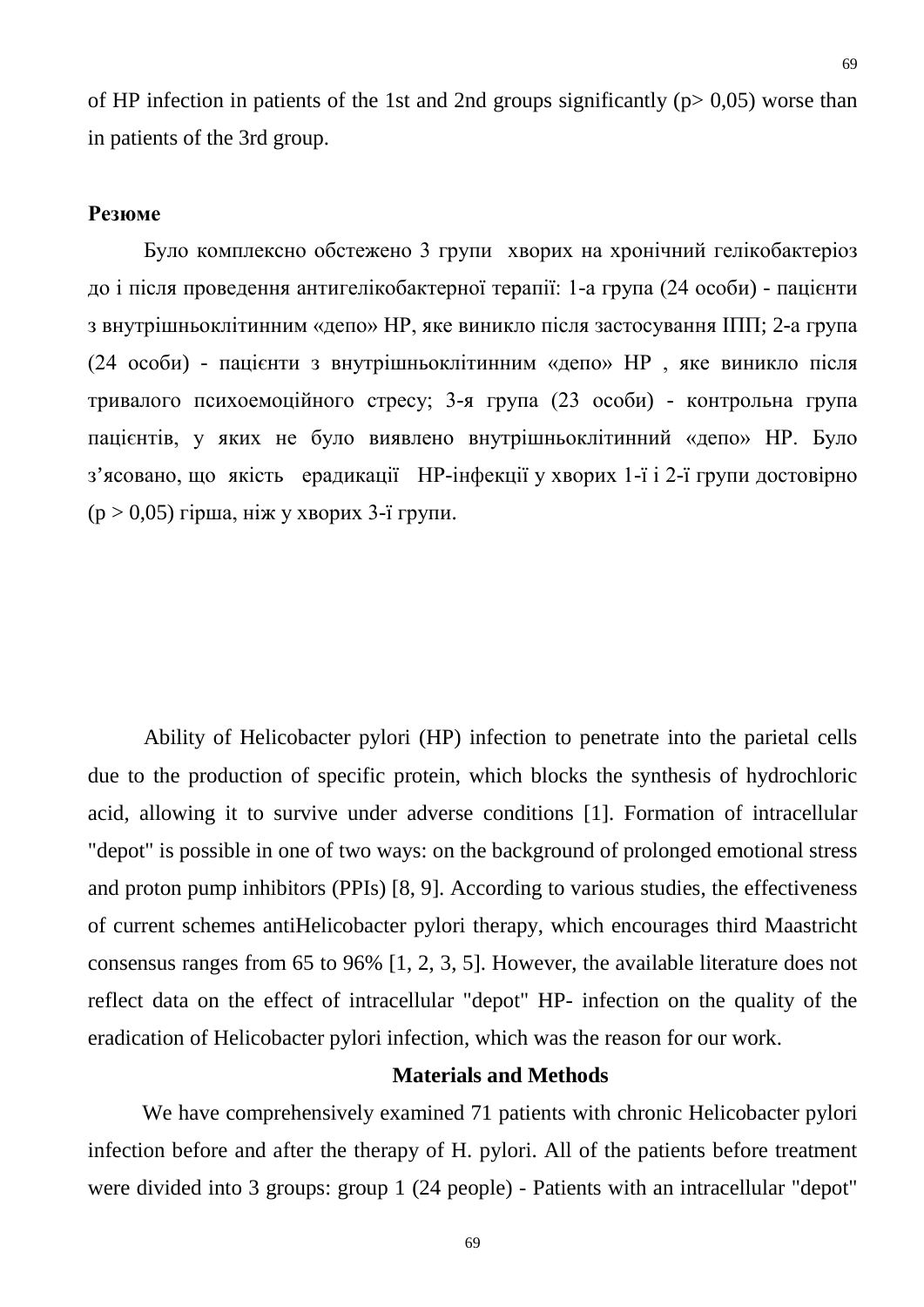HP, which emerged after the application of IPP 2 group (24 people) - Patients with an intracellular "depot" HP that emerged after prolonged emotional stress, the third group (23 people) - a control group of patients who did not identify intracellular "depot" HP. The patients' ages ranged from 23 to 67 years (mean age -  $46.11 \pm 0.15$  years), males were 39 (54.9%), female - 32 (45.1%). Comprehensive survey include: conducting step pH meters by how Chernobrovyj VN [10], esophagogastroduodenoscopy by the conventional method [4], dual testing for HP - infection (urease test and microscopic examination of smears stained with Giemsa - prints), biopsy material for which was taken during the endoscopic examination of the 4 topographical zones: the average third antrum and body of the stomach on the big and small curvature according to our method [6].

Consecutive surveys, first held pH meter, and then - with a fence EGD biopsy material for testing on HP. The study was conducted in the morning, on an empty stomach in 12-14 hours after the last meal. Comprehensive survey was conducted before and after the course of treatment to control only the level of acidity in the middle of the course. Treatment was carried out according to our methodology and took one month [7].

The data were processed statistically using the Student t-test with the calculation of mean values (M) and the assessment of the probability of deviations (m). Changes were considered statistically significant at  $p \le 0.05$ . Statistical calculations were performed using a spreadsheet Excel for Microsoft Office.

#### **Results**

During the pH metry in patients of all groups identified all levels of acidity than anacidity: in the first group expressed hyperacidity was found in one (4.2%), hyperacidity moderate - in 3 (12.5%), normacidity - in 8 (33.3%), moderate hypoacidity - in 9 (37.5%), hypoacidity expressed - in 3 (12.5%) cases, in the second group expressed hyperacidity was found in 2 (8.3%), hyperacidity moderate - in 2 (8.3%), normacidity - 9 - of (37.5%), moderate hypoacidity - in 7 (29.2%), hypoacidity expressed - in 4 (16.7%) cases, and in the third group expressed hyperacidity was found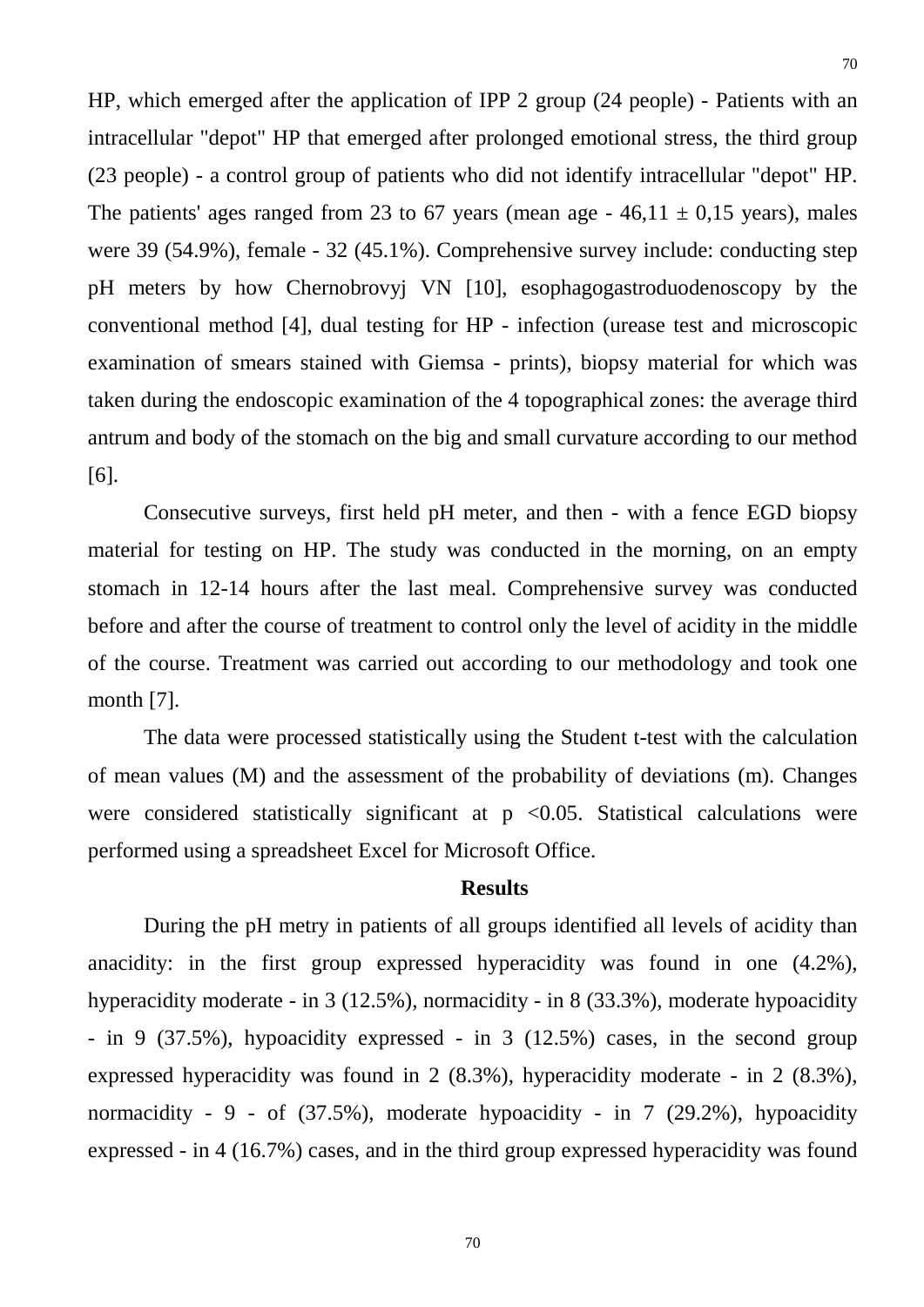in 2 (8.7%), hyperacidity moderate - in 3 (13%), normacidity - in 10 (43.6%), moderate hypoacidity - in 5 (21.7%), hypoacidity expressed - in 3 (13%) cases.

During the endoscopy in all patients was confirmed by the presence of hCG in the acute stage. In the analysis of the endoscopic picture in 14 (19.7%) patients in the duodenal bulb was diagnosed ulcerative process in various stages of development: the active stage - in 2 (2.8%), the initial stage of epithelialization - in 5 (7%), incomplete epithelialization stage - in 7 (9.9%) cases, the size of ulcers ranged from 0.6 to 1.2 cm with an average of  $0.78 \pm 0.31$  cm in 16 patients (22.5%) had evidence of deferred last plagues as scar deformity of varying severity: the rough strain - at 5 (7%), moderate - in 6 (8.5%), slight - at 5 (7%) patients.

When tested on HP Helicobacter pylori infection was detected in 100% of cases. Data on the extent of colonization of the gastric mucosa of HP infection on topographic zones of the stomach in patients with chronic Helicobacter pylori infection of different groups before and after treatment are reflected in tables 1, 2, 3, 4, 5.

Table 1

## **Degree of colonization of the gastric mucosa HP - infection from topographic zones in patients first group before and after the therapy of H. pylori**  $(n = 24)$

| The period of study | Degree of colonization of the gastric<br>mucosa with active forms of HP<br>infection<br>in<br>the<br>zones<br>$(+) / (M \pm m)$ |                                         |
|---------------------|---------------------------------------------------------------------------------------------------------------------------------|-----------------------------------------|
|                     | Antral part                                                                                                                     | Body of the stomach                     |
| Before treatment    | al) $1.08 \pm 0.21$ ; b) $0.92 \pm 0.21$                                                                                        | a) $0,71 \pm 0,21$ ; b) $1,96 \pm 0,21$ |
| After treatment     | a) $0,38 \pm 0,16$ ; b) $0.46 \pm 0,16$                                                                                         | a) $0.08 \pm 0.05$ ; b) $0.38 \pm 0.11$ |

Note: n - number of tests, a) greater curvature, and b) small curvature.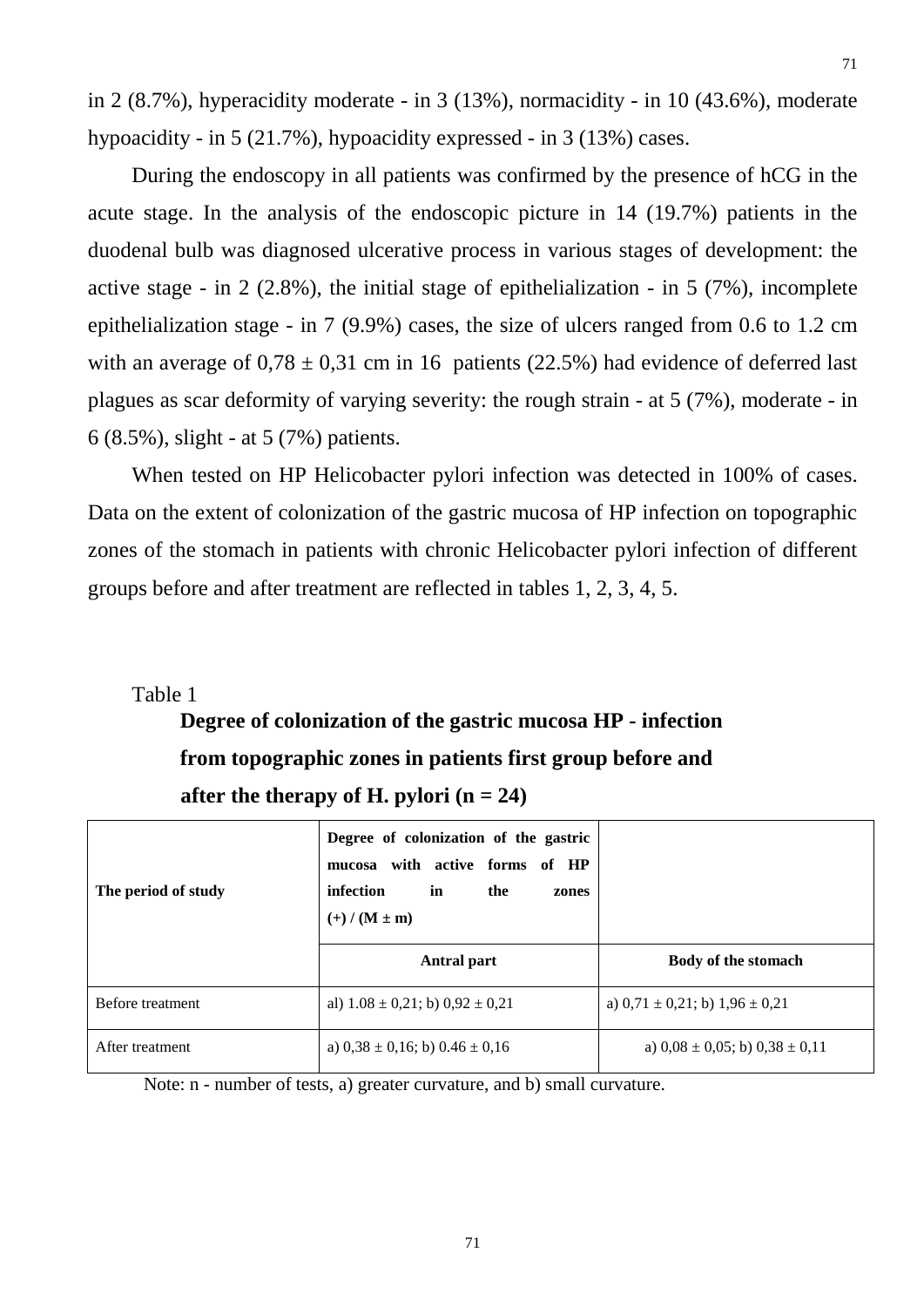## Table 2

## **Number of interstitial (intracellular) "depot "HP detected**

## **in the gastric mucosa of different topographic zones in patients with the first**

## **group before and after the therapy of H. pylori (n = 24)**

| The period of study |                          | Area topographic name gastric |                         |                     |                          |                  |                         |               |
|---------------------|--------------------------|-------------------------------|-------------------------|---------------------|--------------------------|------------------|-------------------------|---------------|
|                     | <b>Antral part</b>       |                               |                         | Body of the stomach |                          |                  |                         |               |
|                     | <b>Greater curvature</b> |                               | <b>Lesser curvature</b> |                     | <b>Greater curvature</b> |                  | <b>Lesser curvature</b> |               |
|                     | number                   | $\frac{6}{9}$                 | number                  | $\frac{6}{9}$       | number                   | $\frac{0}{0}$    | number                  | $\frac{0}{0}$ |
| Before treatment    | 2                        | 8.3                           | $\overline{2}$          | 8.3                 | 2                        | 8.3              | 20                      | 83.3          |
| After treatment     | $\boldsymbol{0}$         | $\boldsymbol{0}$              | $\boldsymbol{0}$        | $\theta$            | $\boldsymbol{0}$         | $\boldsymbol{0}$ | 2                       | 8.3           |

Note: n - the number of surveys.

## Table 3

 **Degree of colonization of the gastric mucosa HP - infection from topographic zones in patients with the second group before and after the therapy of H. pylori (n = 24)**

| The period of study | Degree of colonization of the gastric mucosa with active forms of HP infection in<br>the zones<br>$(+) / (M \pm m)$ |                                         |  |  |  |  |
|---------------------|---------------------------------------------------------------------------------------------------------------------|-----------------------------------------|--|--|--|--|
|                     | Antral part                                                                                                         | Body of the stomach                     |  |  |  |  |
| Before treatment    | a) $2.58 \pm 0.16$ ; b) $2.67 \pm 0.16$                                                                             | a) $2,63 \pm 0,16$ ; b) $2.13 \pm 0,11$ |  |  |  |  |
| After treatment     | a) $0,42 \pm 0,11$ ; b) $0,46 \pm 0,11$                                                                             | a) $0,42 \pm 0,05$ ; b) $0,54 \pm 0,11$ |  |  |  |  |

Note: n - the number of surveys , a) greater curvature, and b) lesser curvature.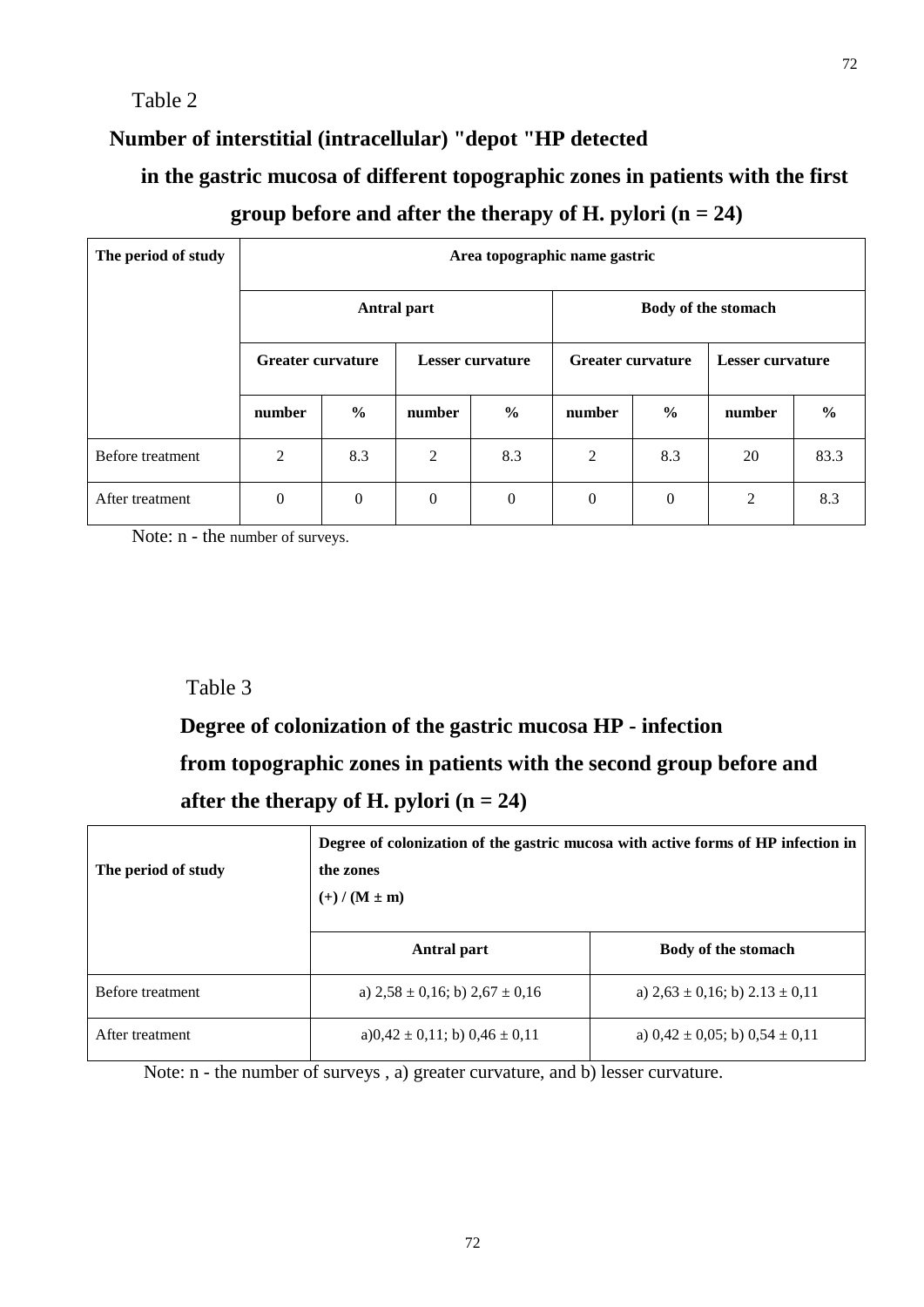## Table 4.

## **Number of interstitial (intracellular) "depot" HP detected**

## **in the gastric mucosa of different topographic zones in patients with the first group before and after the therapy of H. pylori (n = 24)**

| <b>Period Research</b> | Title topographic zone gastric                  |                |              |               |                             |                  |              |               |
|------------------------|-------------------------------------------------|----------------|--------------|---------------|-----------------------------|------------------|--------------|---------------|
|                        | <b>Antral part</b>                              |                |              |               | Body of the stomach         |                  |              |               |
|                        | <b>Greater curvature</b><br>Lesser curvature of |                |              |               | <b>Greater curvature of</b> | Lesser curvature |              |               |
|                        | number                                          | $\frac{0}{0}$  | number       | $\frac{0}{0}$ | number                      | $\frac{0}{0}$    | number       | $\frac{0}{0}$ |
| Before treatment       | 9                                               | 37.5           | 9            | 37,5          | 20                          | 83.3             | 7            | 29.2          |
| After treatment        | $\theta$                                        | $\overline{0}$ | $\mathbf{0}$ | $\mathbf{0}$  | $\theta$                    | $\mathbf{0}$     | $\mathbf{0}$ | $\theta$      |

Note: n - the number of surveys.

#### Table 5

# **Degree of colonization of the gastric mucosa HP - infection from topographic zones in patients with third group before and** after the therapy of H. pylori  $(n = 23)$

| The period of study | Degree of colonization of the gastric<br>mucosa with active forms of HP<br>infection in the zones<br>$(+) / (M \pm m)$ |                                         |
|---------------------|------------------------------------------------------------------------------------------------------------------------|-----------------------------------------|
|                     | Antral part                                                                                                            | Body of the stomach                     |
| Before treatment    | a) $2,22 \pm 0,16$ ; b) $2,17 \pm 0,16$                                                                                | a) $2,00 \pm 0,16$ ; b) $1.78 \pm 0,16$ |
| After treatment     | a) $0,22 \pm 0,05$ ; b) $0,17 \pm 0,05$                                                                                | a) $0,17 \pm 0,05$ ; b) $0,17 \pm 0,05$ |

Note: n - the number of surveys, a) the greater curvature, and b) lesser curvature.

When analyzing the data on the degree of contamination of the gastric mucosa of H. pylori infection, it was found that the degree of contamination in the zones after treatment in all groups was significantly lower ( $p \le 0.05$ ), than the degree of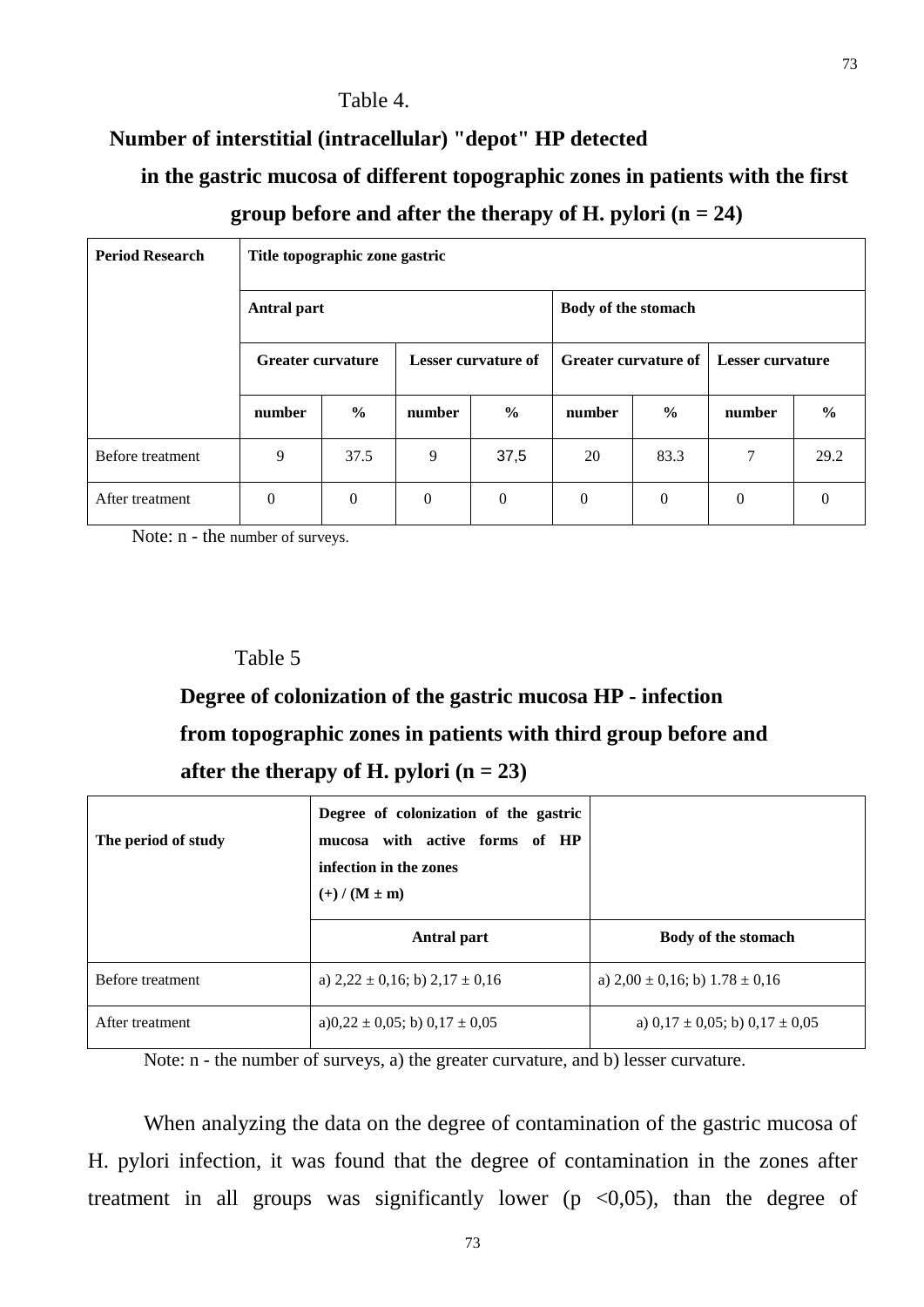contamination in similar areas of the same groups before treatment. Comparative analysis of the degree of colonization of the gastric mucosa of HP infection after treatment between similar areas of all groups, it was found that in the third (control) group in all areas of the degree of contamination was significantly ( $p \le 0.05$ ) lower than in similar zones 1 - first and second groups, but body on the greater curvature of the stomach in the first group, which originally was the extent of contamination is low.

Before treatment, patients first group found 26 intracellular "depot" HP infection with the highest concentration in the mucosal body of the stomach to the small curvature. After treatment in only 2 patients first group in the gastric mucosa against the initial amount remained the same intracellular "depot" HP arranged as before the treatment, on the lesser curvature of the stomach. New intracellular "depot" HP after treatment were observed. Complete HP eradication of all 4th zones was noted in only 7- (29.2%) patients.

Before treatment, patients second group was found 45 intracellular "depot" HP infection with the highest concentration in the mucosa of the stomach body by greater curvature. After treatment in 100% of cases, none of the patients group 2 in the gastric mucosa intracellular "depot" HP were found. Complete HP eradication of all 4th zones was noted in only 6 (25%) patients.

After treatment in 100% of cases, none of the patients third (control) group in the gastric mucosa intracellular "depot" HP detected were not. Complete HP eradication of all 4th zone was observed in 12 (52.2%) patients.

#### **Discussion**

These results are explicable in terms of the features of the formation of intracellular "depot" HP influenced STI physiology of parietal cells (PC), the rate of growth of degree mucosal colonization of HP infection after eradication and outs in the tactics and techniques of quality control, eradication. Finding bacteria in cells complicates the impact of antibacterial drugs in mind the protection of their wall of the cell. PC life cycle lasts about 1 year [1], as well as the formation of "depot" can take place in the cells at different stages of development, the "depot" can be released in the form of the output of reactive HP in the stomach with a further colonization of the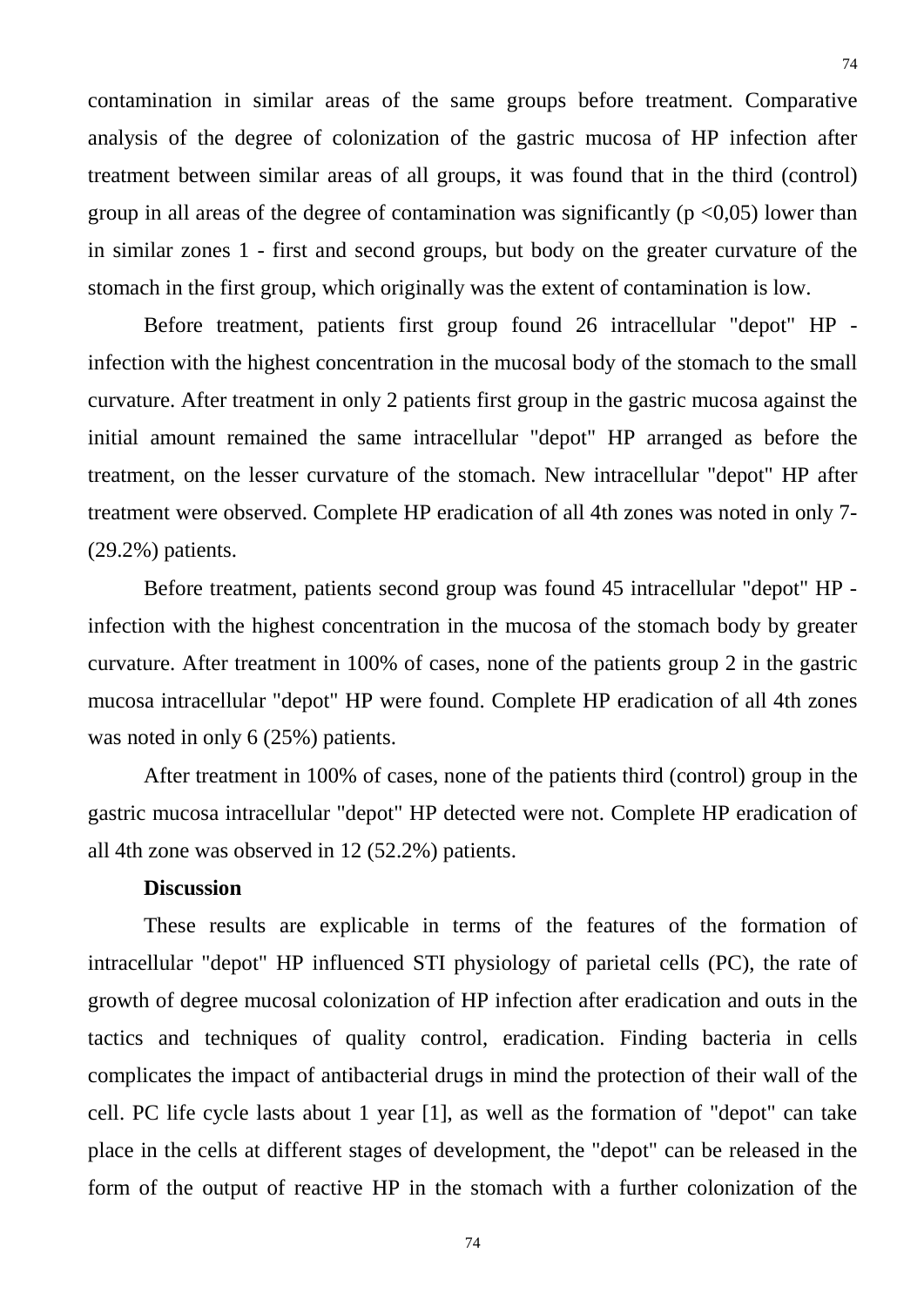gastric mucosa and after the course treatment, but at a lower level - up to one (+), which is confirmed by our research.

Formation of intracellular "depot" HP, especially in the lesser curvature of the stomach, is of paramount importance for the reliability of quality control eradication, because to do so more often use a breath test, but at a very low concentration of the active form of the test will be NO false negatives, because the test only last 30 minutes, and the ammonia concentration reaches a level that allows to consider the test positive. Quality control of eradication is recommended by 1 month after the end of therapy of H. pylori, but the rate of increase of the degree of contamination of HP infection of the gastric mucosa is 2.75 months.  $/(+)$  [1], there is only a 2.75 months to reach the degree of contamination  $( + +)$ , when the breath test may be more reliable. In addition, the test is carried out in a sitting position with the liquid volume 200 ml. The average volume of the stomach, which in women is equal to 1800 ml, and men - 2500 ml [2], and the availability of accommodation fundus reagent eliminates contact with mucous middle upper third of the lesser curvature of the stomach, which can be concentrated in the active form of HP, which can also lead to false-negative test. Now it becomes clear why the others have got such high efficiency of modern patterns of H. pylori therapy, where 100% of the present IPP, which form intracellular "depot" in the least accessible to the location of such a method - in the lining of the middle - upper third of the body of the stomach to the small curvature [3]. If the control is carried out 3 months after the end of treatment, the results would not be as bright.

### **Conclusions**

1. In patients with chronic Helicobacter pylori infection with intracellular "depot" of HP infection that arose as a natural way, and after the use of PPIs, the quality of eradication was significantly (p ighta) worse than in patients with chronic Helicobacter pylori infection without a "depot."

2. After eradication necessarily integrating surveys - monitoring patients with chronic Helicobacter pylori infection to determine the further course of treatment.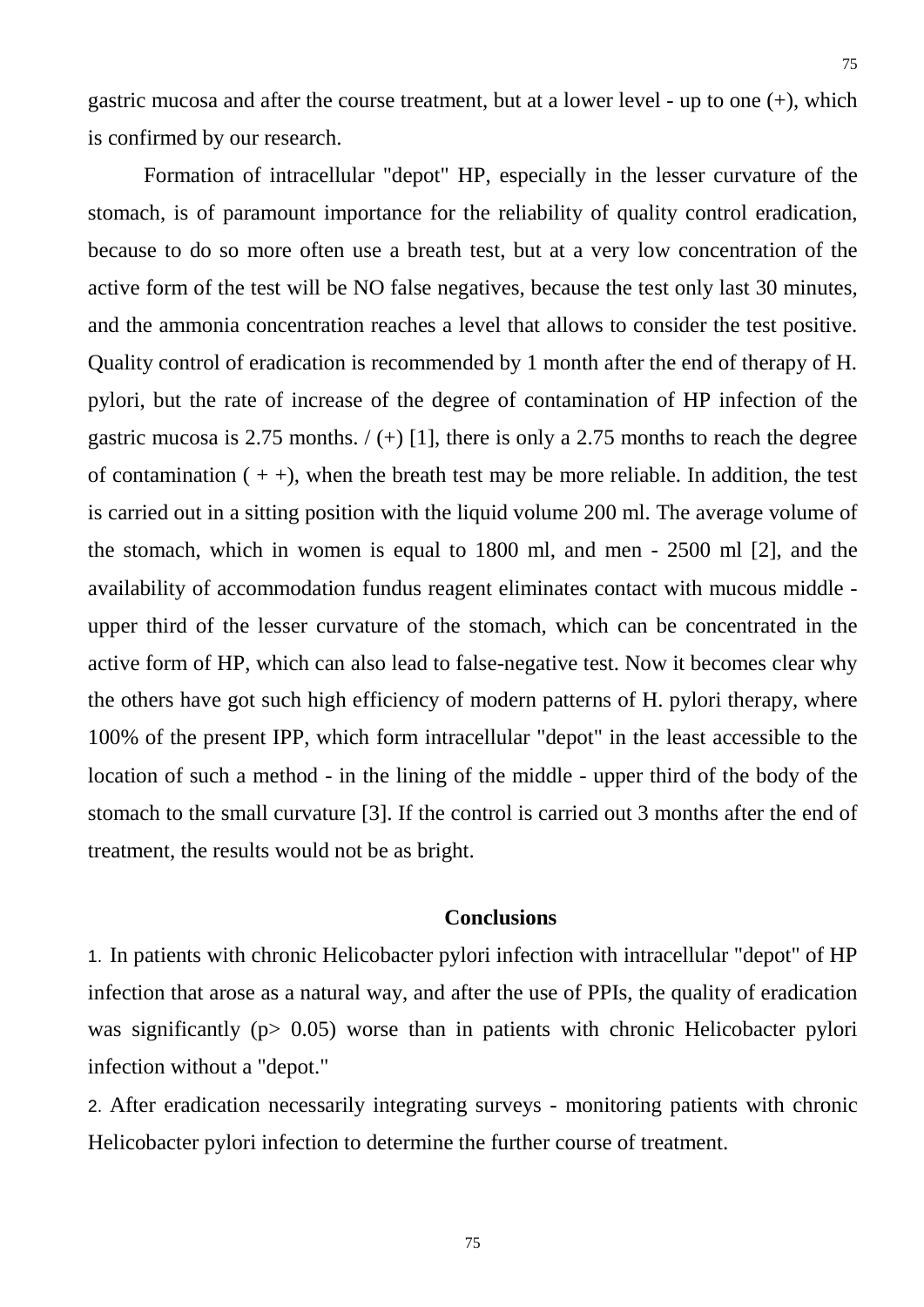76

Promising can be considered further development schemes Helicobacter therapy without the use of PPIs with the possibility of forming "depot" of HP infection naturally.

#### **Open Access**

This article is distributed under the terms of the Creative Commons Attribution Noncommercial License which permits any noncommercial use, distribution, and reproduction in any medium, provided the original author(s) and source are credited.

#### **References**

1. Avramenko A. A. Helikobakterioz / A. A. Avramenko, A. I. Gozhenko. – Nikolaev, «H- press poligrafija», 2007. – 336 s.

 2. Avramenko A. A. Jazvennaja bolezn' (ocherki klinicheskoj patofiziologii) / Avramenko A. A., Gozhenko A. I., Gojdyk V. S. – Odessa, OOO «RA «ART-V», 2008. – 304 s.

3. Bakterіologіchnij metod viznachennja chutlivostі Helicobacter pylori do antibakterіal'nih preparatіv / V. G. Perederіj, Ju. O. Volodіcheva, Ju. G. Kuzenko [ta іnsh.] // Suchasna gastroenterologіja. – 2011. - # 3 (59). – S. 7-10.

4. Endoskopіja travnogo kanalu. Norma, patologіja, suchasnі klasifіkacії / V. J. Kіmakovich, V. І. Nіkіshaєv, І. M. Tumak [ta іnsh.] / za red. V. J. Kіmakovicha і V. І. Nіkіshaєva. - L'vіv: Vidavnictvo Medicina Svіtu, 2008. – 208 s., іl.

5. Lapina T. L. Dve celi lechenija jazvennoj bolezni – zazhivlenie jazvy i jeradikacija Helicobacter pylori / T. L. Lapina // Rossijskie medicinskie vesti. – 2009. –  $T.14, #4. - S. 3-9.$ 

6. Patent na korisnu model' 17723 Ukraina, UA MPK A61V1/00 Sposіb dіagnostiki hronіchnogo gastritu tipu V, a takozh virazkovoї hvorobi ta raku shlunka, asocіjovanih z gelіkobakternoju іnfekcієju / A.O. Avramenko. - # u 200603422; Zajavl. 29.03.06; Opubl. 16.10.06, Bjul. # 10. – 4 s.

7. Patent na korisnu model' 29756 Ukraina, UA MPK (2006), A61K31/00, A61K 35/00 /Sposіb lіkuvannja projav hronіchnogo gelіkobakterіozu –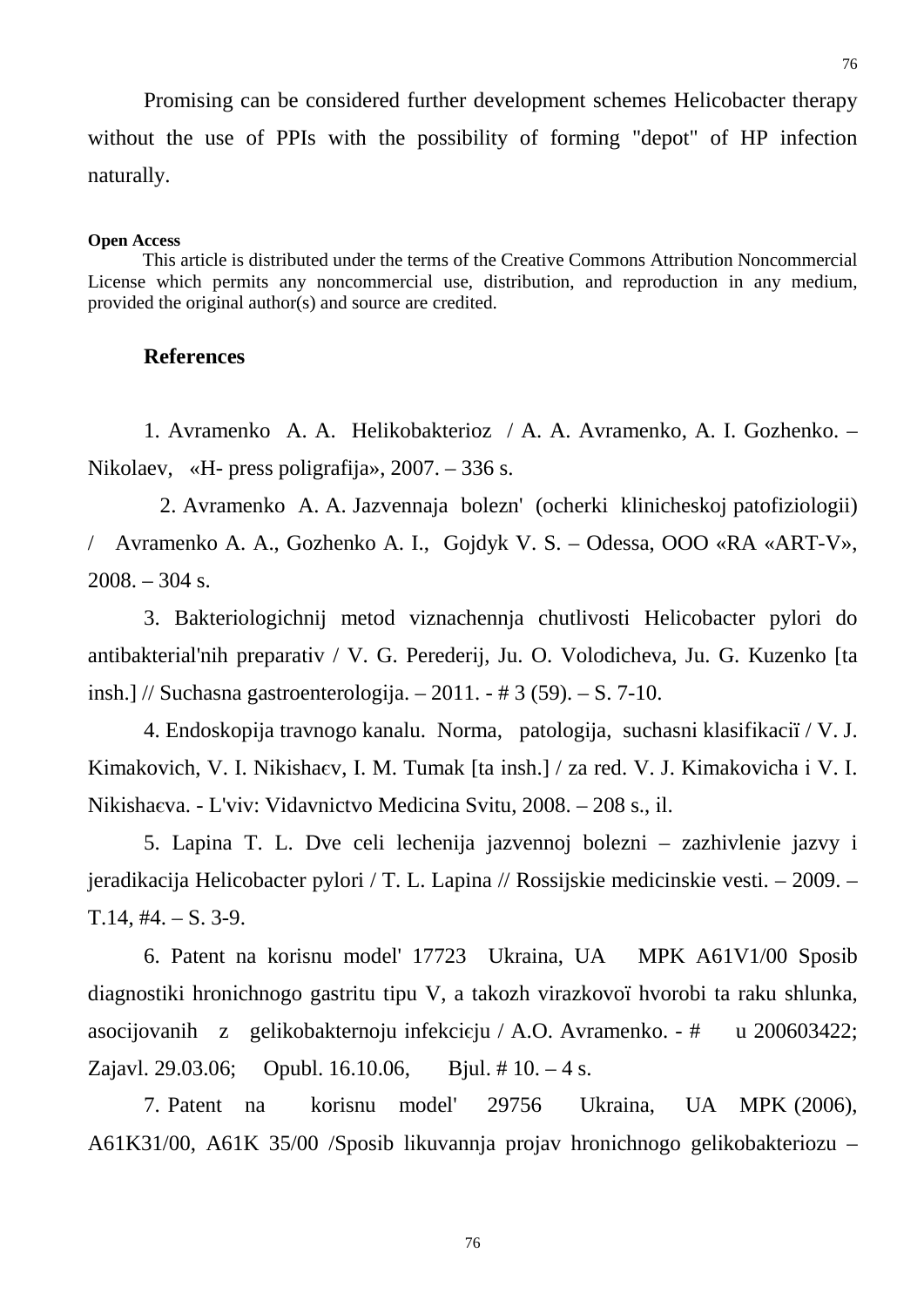hronichnogo gastritu tipu V i virazkovoï hvorobi za Avramenkom A.O. / A.O. Avramenko. - # u 2007 10845; Zajavl. 01.10.07; Opubl. 25.01.08, Bjul. # 2.

8. Shuhtina I. N. K voprosu ob iskusstvennyh prichinah formirovanija vnutrikletochnogo «depo» helikobakternoj infekcii u bol'nyh hronicheskim gastritom tipa V / I. N. Shuhtina, A. A. Avramenko // Ukraїns'kij medichnij al'manah. – 2009. – T.  $12, \text{# } 6. - S. 225 - 226.$ 

9. Shuhtina I. N. K voprosu o estestvennyh prichinah formirovanija vnutrikletochnogo «depo» helikobakternoj infekcii u bol'nyh hronicheskim gastritom tipa V / I. N. Shuhtina, A. I. Gozhenko, A. A. Avramenko // Aktual'nye problemy transportnoj mediciny. – 2010. - # 2 (20). – S. 119 – 122.

10. Chernobrovyj V.N. Klinicheskoe primenenie indikatora kislotnosti zheludka (metodicheskie rekomendacii) / V.N. Chernobrovyj. - Vinnica,1991. – S. 3 -12.

Возможность хеликобактерной инфекции (НР) проникать внутрь париетальной клетки за счёт продукции специфического белка, который блокирует синтез соляной кислоты, позволяет ей выживать при неблагоприятных условиях [1]. Формирование внутриклеточного «депо» возможно двумя путями: на фоне длительного психоэмоционального стресса и при применении ингибиторов протонной помпы (ИПП) [8, 9]. По данным различных исследований, эффективность современных схем антихеликобактерной терапии, которые рекомендует 3-ий Маастрихтский консенсус, колеблется от 65 до 96 % [1, 2, 3, 5] Однако в доступной нам литературе не отражены данные о влиянии внутриклеточного «депо» НР-инфекции на качество эрадикации хеликобактерной инфекции, что и стало поводом для нашей работы.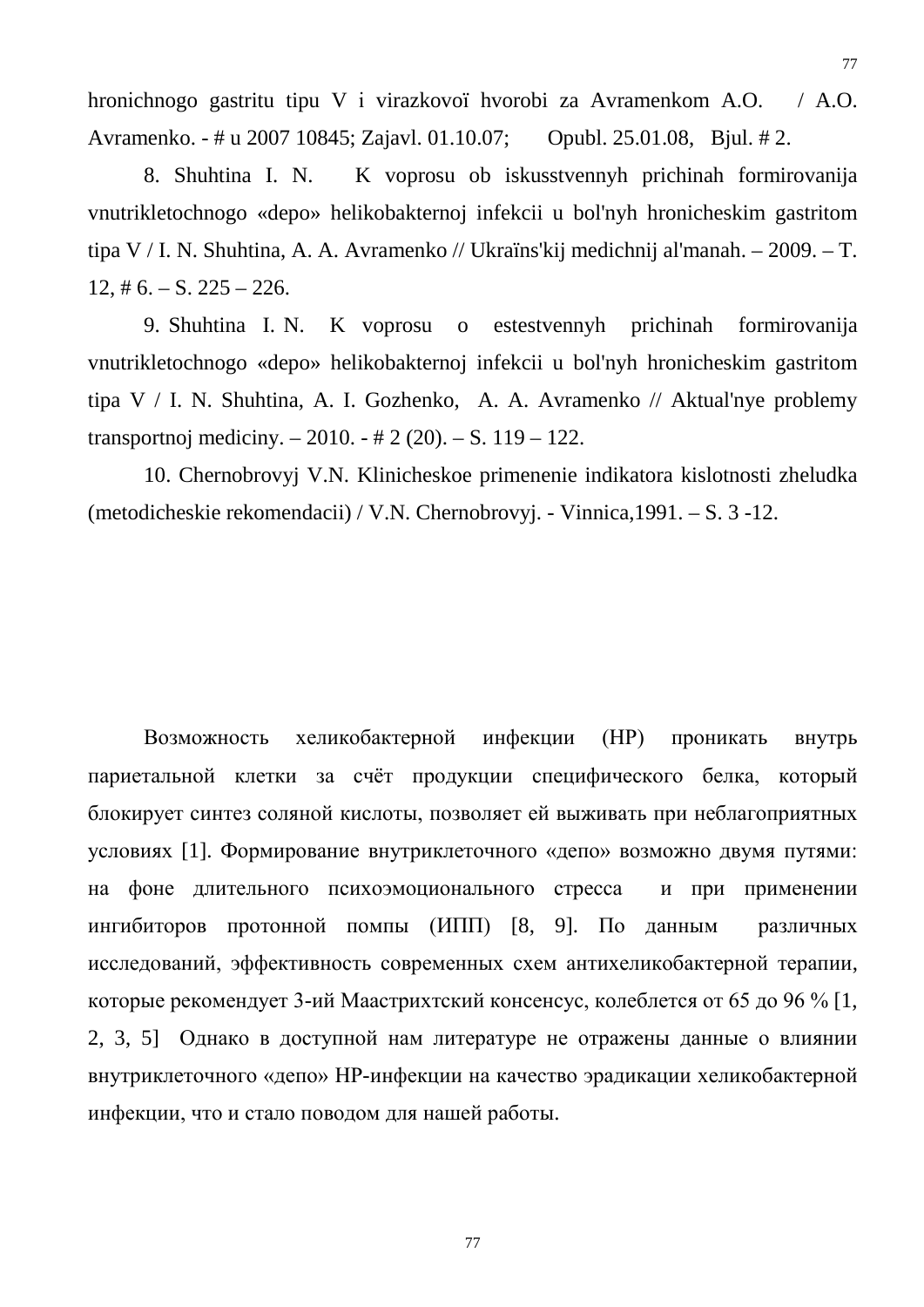#### **Материалы и методы**

 Нами было комплексно обследовано 71 больной хроническим хеликобактериозом до и после проведения антихеликобактерной терапии. Все пациенты до начала лечения были разделены на 3 группы: 1-я группа (24 человека) - пациенты с внутриклеточным «депо» НР, которое возникло после применение ИПП; 2-я группа (24 человека) - пациенты с внутриклеточным «депо» НР, которое возникло после длительного психоэмоционального стресса; 3-я группа (23 человека) - контрольная группа пациентов, у которых не было выявлено внутриклеточное «депо» НР. Возраст пациентов колебался от 23 до 67 лет (средний возраст - 46,11  $\pm$  0,15 лет); лиц мужского пола было 39 (54,9женского - 32 (45,1%). Комплексное обследование включало: проведение пошаговой рН-метрии по методике Чернобрового В.Н. [10], эзофагогастродуоденоскопию по общепринятой методике [4], двойное тестирование на НР - инфекцию (уреазный тест и микроскопирование окрашенных по Гимза мазков – отпечатков), биопсийный материал для которого брался во время проведения эндоскопического осмотра из 4-х топографических зон: из средней трети антрального отдела и тела желудка по большой и по малой кривизне по разработанной нами методике [6].

Последовательность обследования: сначала проводилась рН-метрия, а после – ЭГДС с забором биопсийного материала для проведения тестирования на НР. Исследование проводилось утром, натощак, через 12-14 часов после последнего приёма пищи. Комплексное обследование проводилось до и после проведения курса лечения с контролем только уровня кислотности в середине курса. Лечение проводилось по разработанной нами методике и занимало 1 месяц [7].

Полученные данные были обработаны статистически с помощью tкритерия Стьюдента с вычислением средних величин (М) и оценкою вероятности отклонений (m). Изменения считались статистически достоверными при р < 0,05. Статистические расчёты выполнялись с помощью электронных таблиц Exel для Microsoft Office.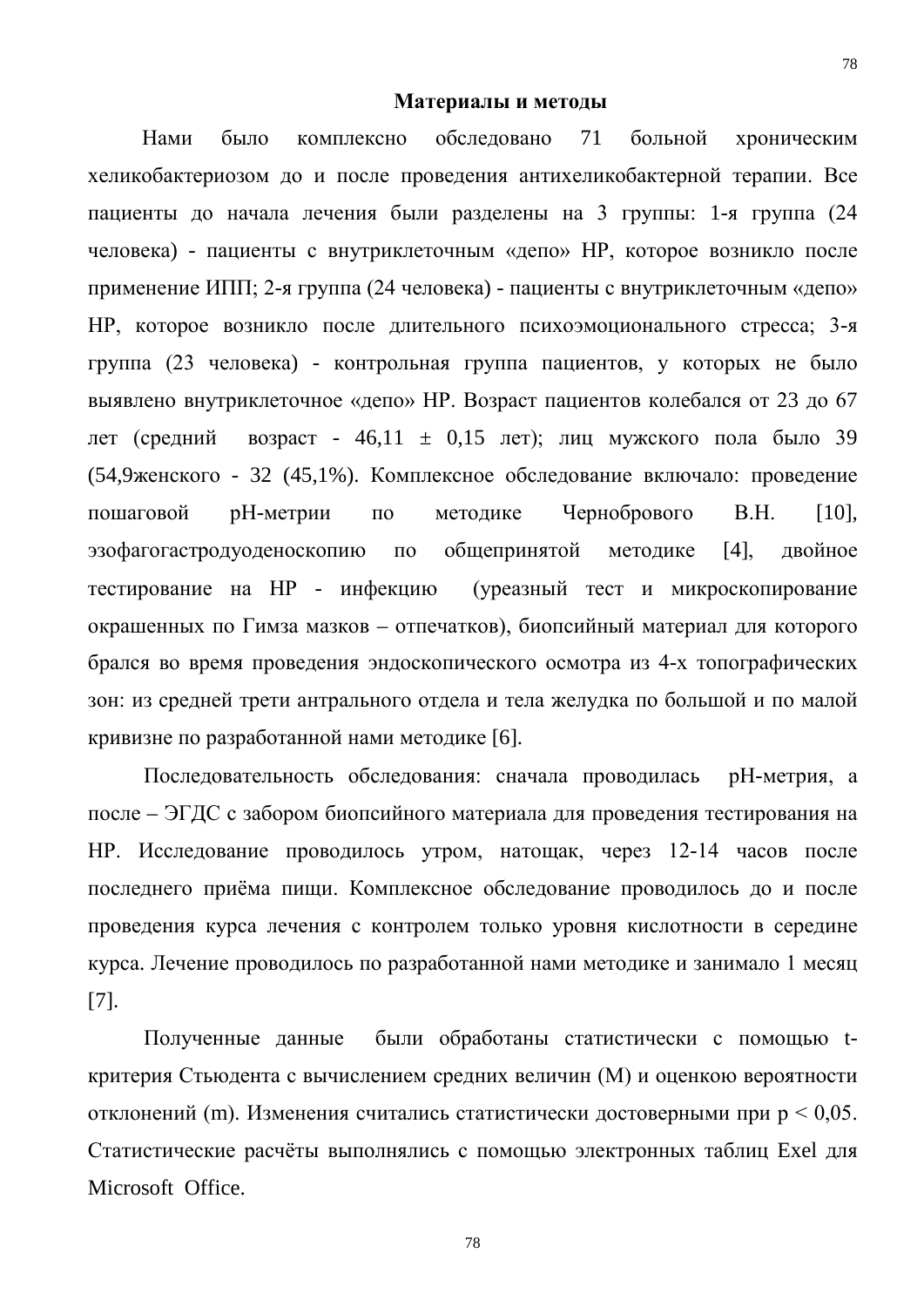#### **Результаты исследований и их обсуждение.**

 При проведении рН метрии у пациентов всех групп были выявлены все уровни кислотности, кроме анацидности: в 1-ой группе гиперацидность выраженная была выявлена в 1-ом (4,2 %), гиперацидность умеренная - в 3-х (12,5%), нормацидность - в 8-ми (33,3%), гипоацидность умеренная - в 9-ти (37,5%), гипоацидность выраженная - в 3-х (12,5%) случаях; во 2-ой группе гиперацидность выраженная была выявлена в 2-х (8,3%), гиперацидность умеренная - в 2-х (8,3%), нормацидность - в 9-ти (37,5%), гипоацидность умеренная - в 7-ми (29,2%), гипоацидность выраженная - в 4-х (16,7%) случаях; в 3-ей группе гиперацидность выраженная была выявлена в 2-х (8,7 %), гиперацидность умеренная - в 3-х (13%), нормацидность - в 10-ти (43,6%), гипоацидность умеренная - в 5-ти (21,7%), гипоацидность выраженная - в 3-х (13%) случаях.

При проведении ЭГДС у всех больных было подтверждено наличие ХГ в стадии обострения. При анализе эндоскопической картины у 14-ти (19,7%) пациентов в луковице двенадцатиперстной кишки был выявлен язвенный процесс в разной стадии развития: активная стадия - в 2-х (2,8%), стадия начальной эпителизации - в 5-ти (7 %), стадия неполной эпителизации - в 7-ми (9,9 %) случаях; размеры язвенных дефектов колебались от 0,6 до 1,2 см и в среднем составляли  $0.78 \pm 0.31$  см. У 16-ти пациентов (22,5%) имелись проявления перенесенных в прошлом язв в виде рубцовой деформации разной степени выраженности: грубая деформация – у 5-ти (7%), умеренная – у 6-ти (8,5%), незначительная – у 5-ти (7 %) пациентов.

При тестировании на НР хеликобактерная инфекция была выявлена в 100% случаев. Данные по степени обсеменения слизистой желудка НР-инфекцией по топографическим зонам желудка у больных хроническим хеликобактериозом разных групп до и после лечения отражёны в таблицах 1, 2, 3, 4, 5.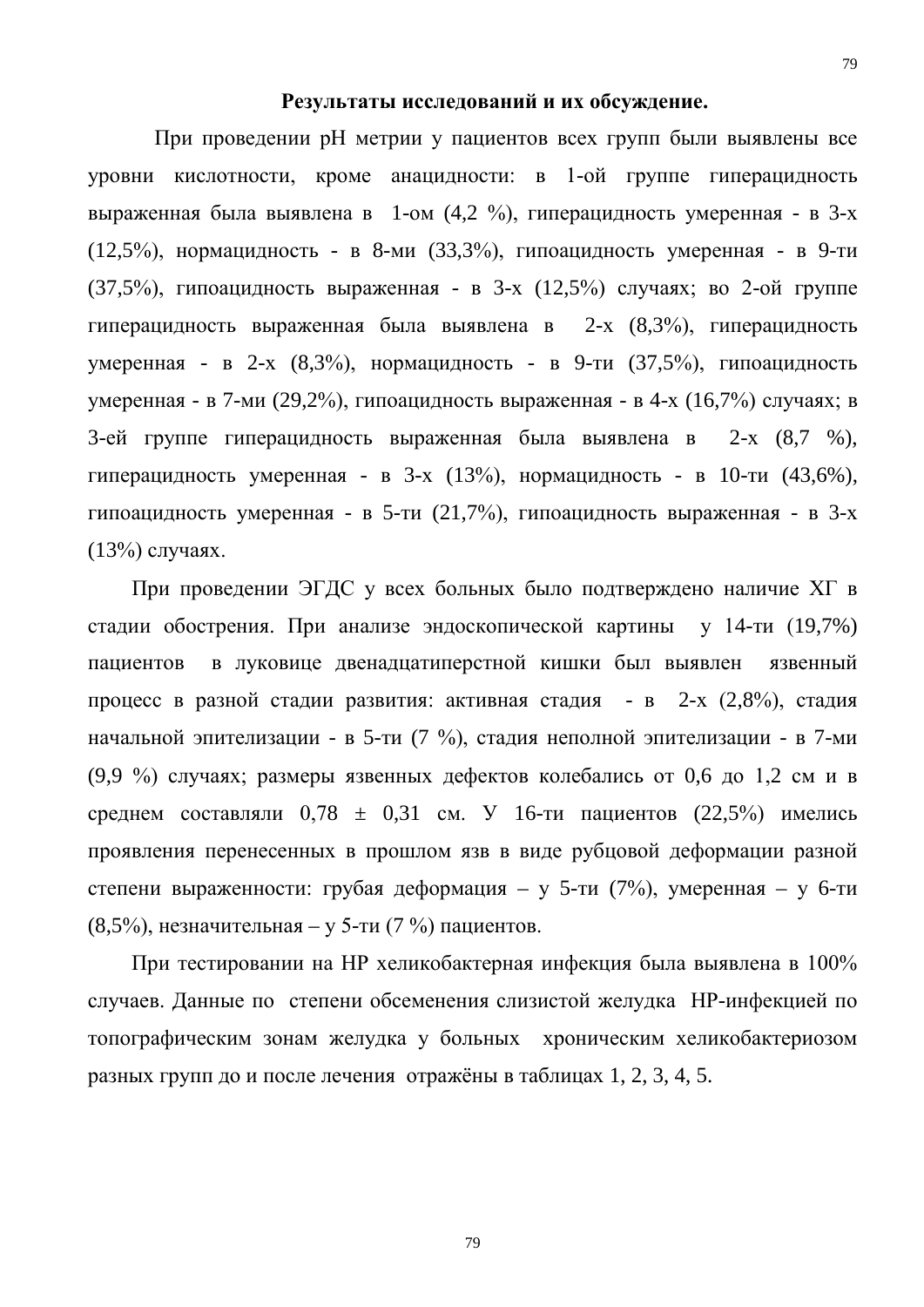Таблица 1

 **Степень обсеменения слизистой желудка НР - инфекцией по топографическим зонам у больных 1-ой группы до и после проведения антихеликобактерной терапии (n = 24)**

|                   | Степень                                 | обсеменения     | слизистой                               | желудка |
|-------------------|-----------------------------------------|-----------------|-----------------------------------------|---------|
| Период проведения | активными                               |                 | формами НР-инфекцией по зонам           |         |
| исследований      |                                         | $(+)/(M \pm M)$ |                                         |         |
|                   | Антральный отдел                        |                 | Тело желудка                            |         |
| До начала лечения | a) $1,08 \pm 0,21$ ; 6) $0,92 \pm 0,21$ |                 | a) $0,71 \pm 0,21$ ; 6) $1,96 \pm 0,21$ |         |
| После<br>лечения  | a) $0,38 \pm 0,16$ ; 6) $0,46 \pm 0,16$ |                 | a) $0.08 \pm 0.05$ ; 6) $0.38 \pm 0.11$ |         |

Примечание: n - количество обследований, а) -большая кривизна, б) малая кривизна.

Таблица 2

 **Количество внутритканевых (внутриклеточных) «депо» НР, выявленных в слизистой желудка разных топографических зон у больных 1-ой группы до и после проведения антихеликобактерной терапии (n = 24)**

| Период           |                          | Название топографической зоны желудка |                   |          |                     |          |                |                   |  |
|------------------|--------------------------|---------------------------------------|-------------------|----------|---------------------|----------|----------------|-------------------|--|
| проведения       | Антральный отдел желудка |                                       |                   |          | Тело желудка        |          |                |                   |  |
| исследований     | Большая<br>кривизна      |                                       | Малая<br>кривизна |          | Большая<br>кривизна |          |                | Малая<br>кривизна |  |
|                  | число                    | %                                     | число             | %        | число               | %        | число          | $\%$              |  |
| До лечения       | $\overline{2}$           | 8,3                                   | ⌒                 | 8,3      | $\overline{2}$      | 8,3      | 20             | 83,3              |  |
| После<br>лечения | 0                        | $\overline{0}$                        | $\theta$          | $\theta$ | $\theta$            | $\theta$ | $\overline{2}$ | 8,3               |  |

Примечание: n - количество обследований.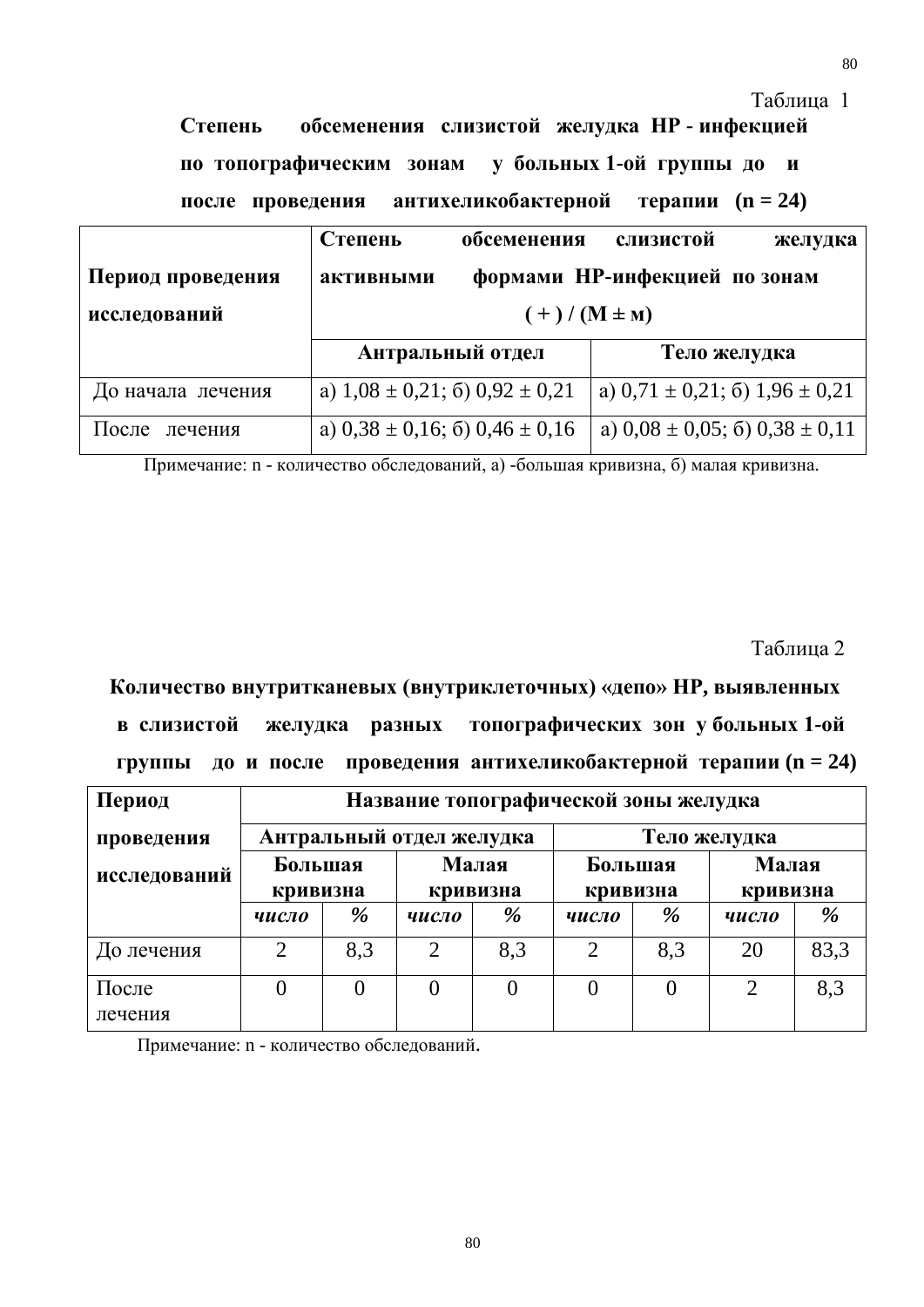Таблица 3

 **Степень обсеменения слизистой желудка НР - инфекцией по топографическим зонам у больных 2-ой группы до и после проведения антихеликобактерной терапии (n = 24)**

|                   | Степень          | обсеменения                             | слизистой                               | желудка |
|-------------------|------------------|-----------------------------------------|-----------------------------------------|---------|
| Период проведения | активными        |                                         | формами НР-инфекцией по зонам           |         |
| исследований      |                  | $(+)/(M \pm M)$                         |                                         |         |
|                   | Антральный отдел |                                         | Тело желудка                            |         |
|                   |                  |                                         |                                         |         |
| До начала лечения |                  | a) $2,58 \pm 0,16$ ; 6) $2,67 \pm 0,16$ | a) $2,63 \pm 0,16$ ; 6) $2,13 \pm 0,11$ |         |

Примечание: n - количество обследований, а) -большая кривизна, б) малая кривизна.

Таблица 4

 **Количество внутритканевых (внутриклеточных) «депо» НР, выявленных в слизистой желудка разных топографических зон у больных 1-ой группы** до **и** после проведения антихеликобактерной терапии  $(n = 24)$ 

| Период           |                          | Название топографической зоны желудка |                   |                |                     |                |                   |      |
|------------------|--------------------------|---------------------------------------|-------------------|----------------|---------------------|----------------|-------------------|------|
| проведения       | Антральный отдел желудка |                                       |                   |                | Тело желудка        |                |                   |      |
| исследований     | Большая<br>кривизна      |                                       | Малая<br>кривизна |                | Большая<br>кривизна |                | Малая<br>кривизна |      |
|                  | число                    | %                                     | число             | %              | число               | %              | число             | %    |
| До лечения       | 9                        | 37,5                                  | Q                 | 37,5           | 20                  | 83,3           |                   | 29,2 |
| После<br>лечения | 0                        | 0                                     | 0                 | $\overline{0}$ |                     | $\overline{0}$ |                   |      |

Примечание: n - количество обследований.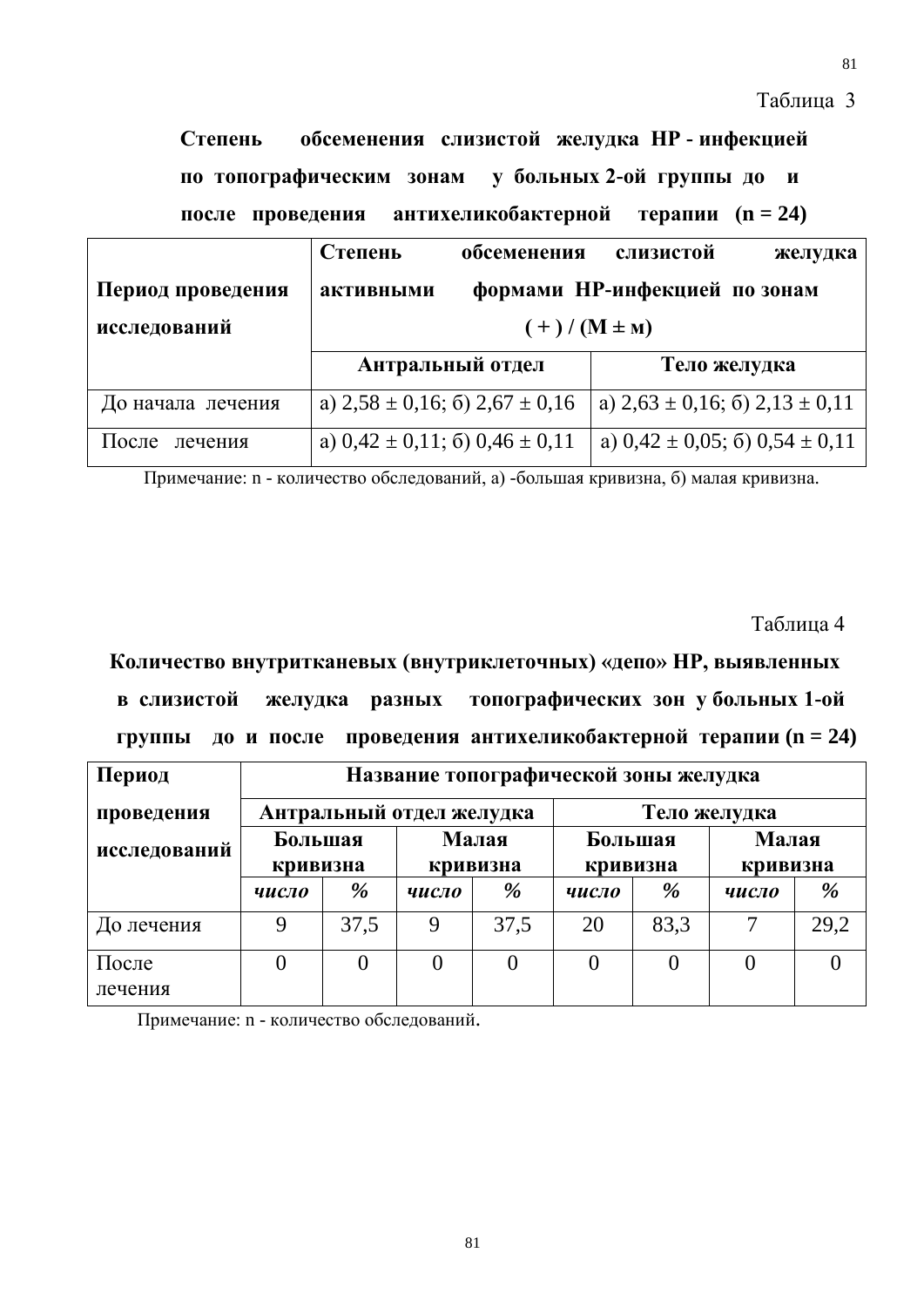Таблица 5

 **Степень обсеменения слизистой желудка НР - инфекцией по топографическим зонам у больных 3-ей группы до и после проведения антихеликобактерной терапии (n = 23)**

|                   | Степень                                 | обсеменения      | слизистой                               | желудка                                 |
|-------------------|-----------------------------------------|------------------|-----------------------------------------|-----------------------------------------|
| Период проведения | активными                               |                  | формами НР-инфекцией по зонам           |                                         |
| исследований      |                                         | $(+)/ (M \pm M)$ |                                         |                                         |
|                   | Антральный отдел                        |                  | Тело желудка                            |                                         |
| До начала лечения | a) $2,22 \pm 0,16$ ; 6) $2,17 \pm 0,16$ |                  | a) $2,00 \pm 0,16$ ; 6) $1,78 \pm 0,16$ |                                         |
|                   |                                         |                  |                                         | a) $0,17 \pm 0,05$ ; 6) $0,17 \pm 0,05$ |

Примечание: n - количество обследований, а) -большая кривизна, б) малая кривизна.

При анализе данных по степени обсеменения слизистой желудка хеликобактерной инфекцией было выяснено, что степень обсеменения по зонам после лечения во всех группах достоверно ниже (p < 0,05), чем степень обсеменения в аналогичных зонах тех же групп до лечения. При сравнительном анализе степени обсеменения слизистой желудка НР-инфекцией после лечения между аналогичными зонам всех групп было выяснено, что в 3-ей (контрольной) группе во всех зонах степень обсеменения достоверно (p < 0,05) ниже, чем в аналогичных зонах 1-ой и 2-ой групп, кроме тела желудка по большой кривизне в 1-ой группе, где изначально степень обсеменения была уже невысокой.

До лечения у пациентов 1-ой группы было выявлено 26 внутриклеточных «депо» НР - инфекции с максимальной концентрацией в слизистой тела желудка по малой кривизне. После курса лечения только у 2-х пациентов 1-ой группы в слизистой желудка относительно первоначального количества осталось по одному внутриклеточному «депо» НР, расположенных, как и до лечения, по малой кривизне желудка. Новых внутриклеточных «депо» НР после лечения выявлено не было. Полная эрадикация НР по всем 4-м зонам была отмечена только у 7-ми (29,2 %) пациентов.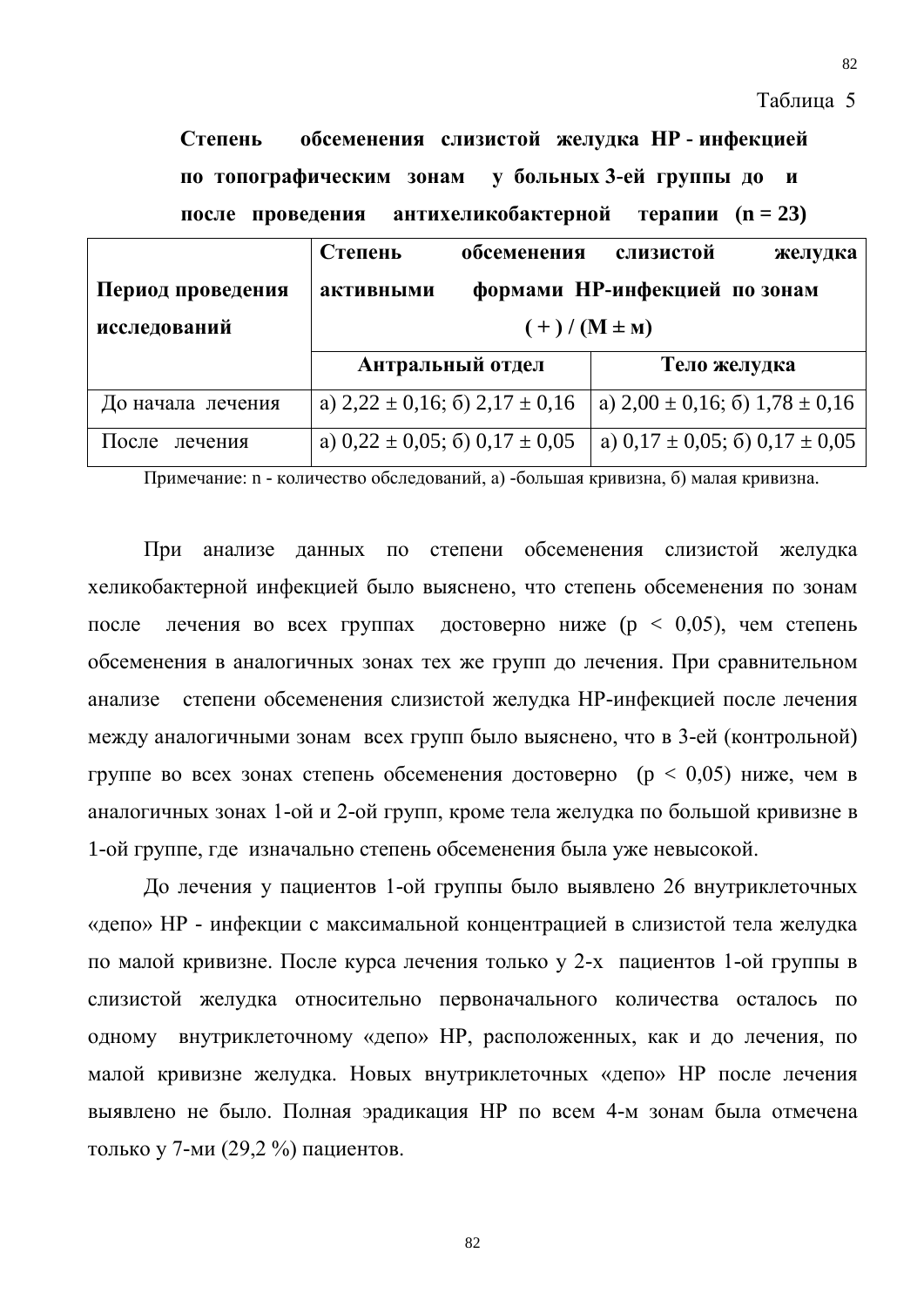До лечения у пациентов 2-ой группы было выявлено 45 внутриклеточных «депо» НР - инфекции с максимальной концентрацией в слизистой тела желудка по большой кривизне. После курса лечения в 100% случаев ни у одного из пациентов 2-ой группы в слизистой желудка внутриклеточные «депо» НР обнаружены не были. Полная эрадикация НР по всем 4-м зонам была отмечена только у 6-ти (25 %) пациентов.

После курса лечения в 100% случаев ни у одного из пациентов 3-ей (контрольной) группы в слизистой желудка внутриклеточные «депо» НР обнаружены не были. Полная эрадикация НР по всем 4-м зонам была отмечена у 12-ти (52,2%) пациентов.

Полученные результаты объяснимы с точки зрения особенностей формирования внутриклеточного «депо» НР под влиянием ИПП, физиологии париетальной клетки (ПК), скорости нарастания степени обсеменения слизистой НР-инфекцией после эрадикации и дефектуры в тактике и в методиках проведения контроля качества эрадикации. Нахождение бактерий в клетках затрудняет воздействие антибактериальных препаратов в виду защиты их стенкой самой клетки. Жизненный цикл ПК длится около 1 года [1], а так как формирование «депо» может проходить в клетках в разной стадии развития, то «депо» могут освобождаться в виде выхода активных форм НР в просвет желудка с дальнейшим обсеменением слизистой желудка и после курса лечения, но при более низкой степени - до одного ( + ), что подтверждается данными наших исследований.

Формирование внутриклеточных «депо» НР, особенно по малой кривизне в теле желудка, имеет огромное значение для достоверности контроля качества эрадикации, так как для этого всё чаще используют дыхательный тест, однако при очень низкой концентрации активной формы НР данный тест будет ложноотрицательным, так как тест длиться только 30 минут и концентрация аммиака не достигает уровня, позволяющего считать этот тест положительным. Контроль качества эрадикации рекомендуют проводить через 1 месяц после окончания курса антихеликобактерной терапии, однако скорость нарастания

83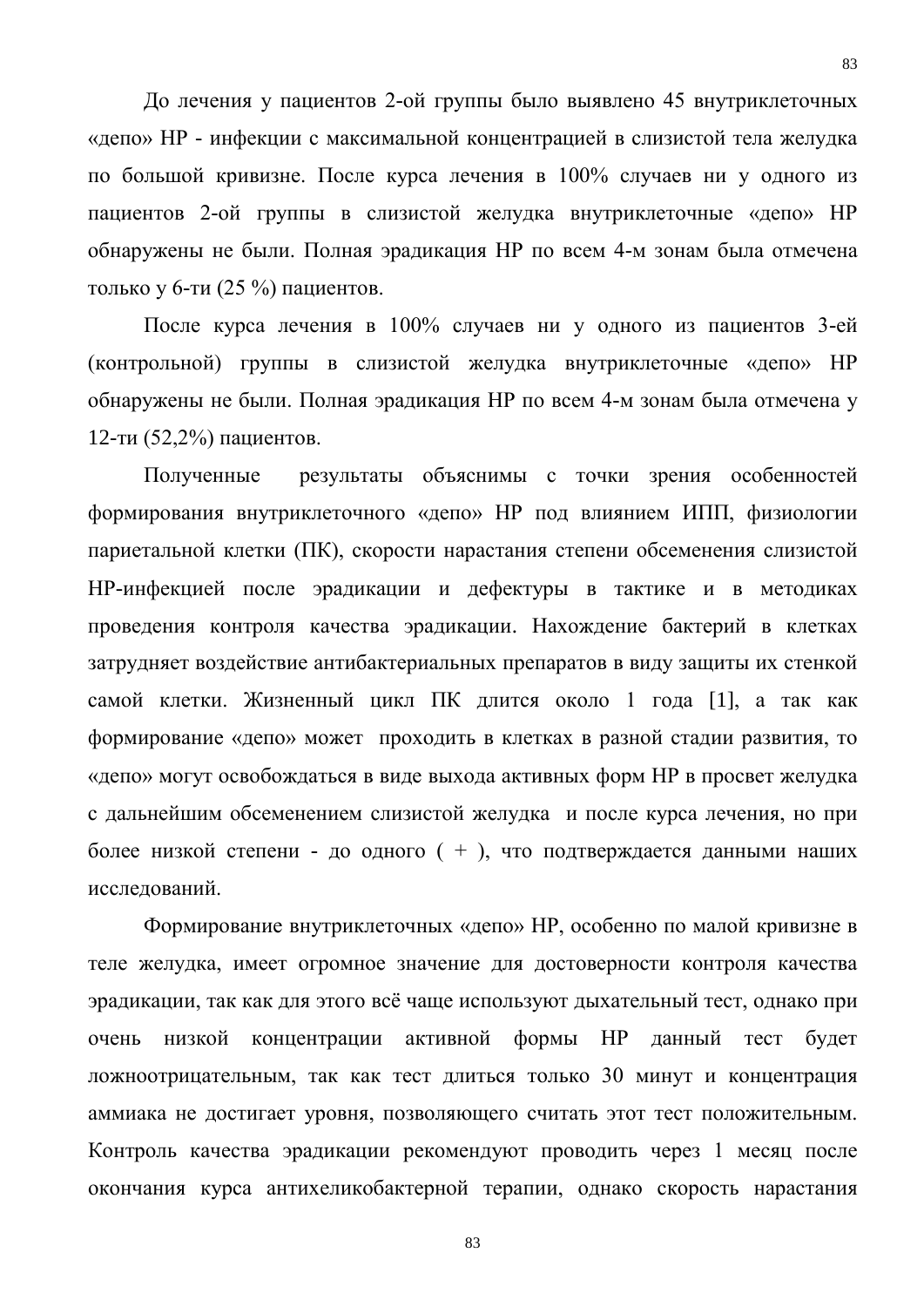степени обсеменения НР-инфекцией слизистой желудка составляет 2,75 мес./ ( + ) [1], то есть только через 2,75 месяца степень обсеменения достигнет  $( + )$ , когда дыхательный тест может быть более достоверным. Кроме того, тест проводится в сидячем положении с использованием объёма жидкости 200 мл. Средний объём желудка, который у женщин равняется 1800 мл, а у мужчин – 2500 мл [2], а также наличие аккомодации фундального отдела исключает контакт реактива со слизистой средней - верхней трети желудка по малой кривизне, где может концентрироваться НР в активной форме, что также может привести к ложно отрицательному результату теста. Теперь становится ясно, почему другие исследователи получаются такие высокие показатели эффективности современных схем антихеликобактерной терапии, где в 100% случаев присутствуют ИПП, которые и формируют внутриклеточные «депо» в наименее доступном для такого метода месте - в слизистой средней - верхней трети тела желудка по малой кривизне [3]. Если бы контроль проводился через 3 месяца после окончания курса лечения, результаты были бы не такими радужными.

#### **Выводы**

1. У больных хроническим хеликобактериозом с внутриклеточным «депо» НРинфекции, возникшим как естественным путём, так и после применения ИПП, качество эрадикации достоверно ( $p > 0.05$ ) хуже, чем у больных хроническим хеликобактериозом без «депо».

2. После проведения эрадикации обязательно проведение комплексного обследования - контроля у больных хроническим хеликобактериозом для определения дальнейшей тактики лечения.

Перспективной можно считать дальнейшую разработку схем антихеликобактерной терапии без применения ИПП с учётом возможности формирования «депо» НР-инфекции естественным путём.

#### Л И Т Е Р А Т У Р А

1. Авраменко А. А. Хеликобактериоз / А. А. Авраменко, А. И. Гоженко. – Николаев, «X- press полиграфия»,  $2007 - 336$  с.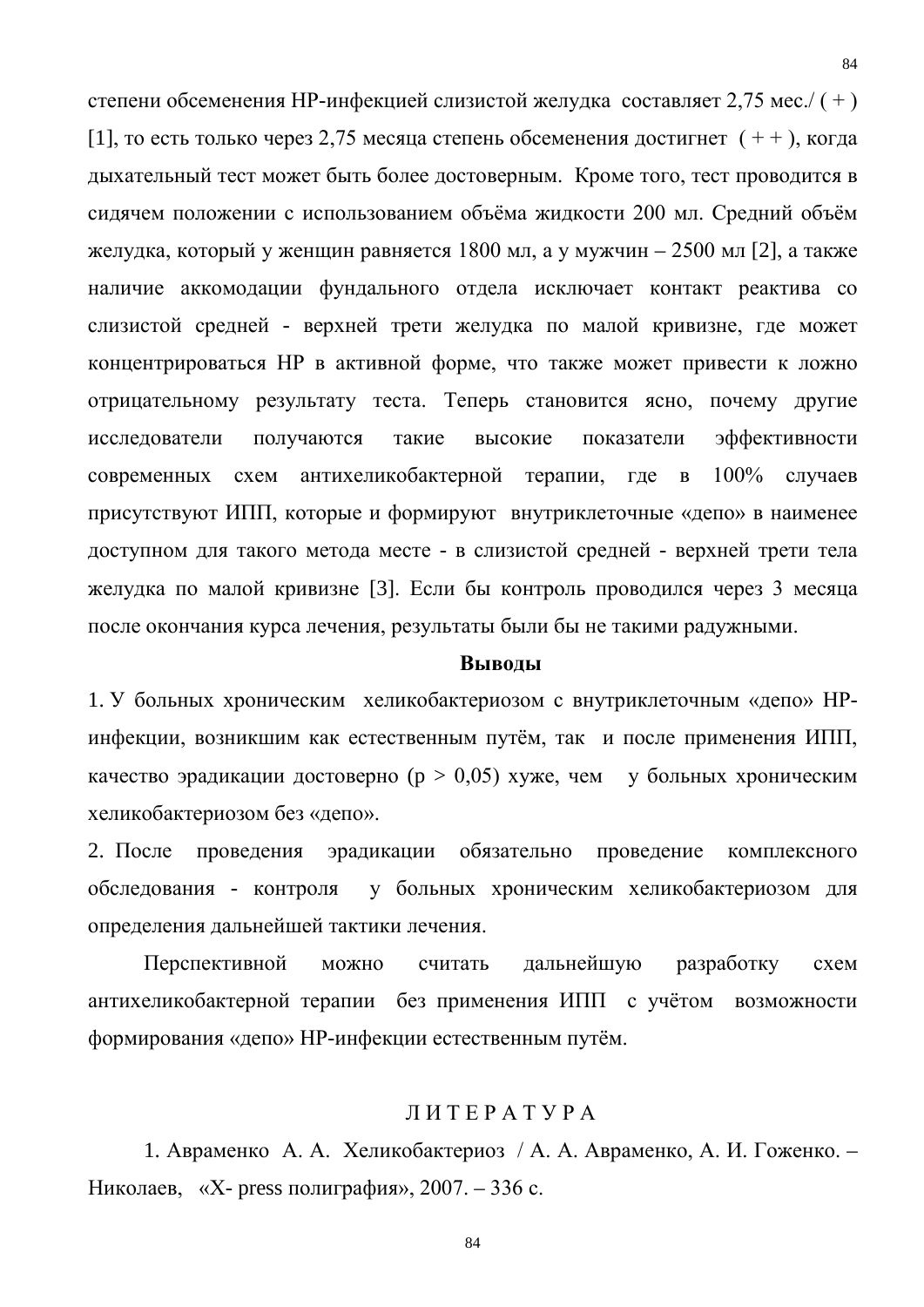2. Авраменко А. А. Язвенная болезнь (очерки клинической патофизиологии) / Авраменко А. А., Гоженко А. И., Гойдык В. С. – Одесса, ООО «РА «АРТ-В», 2008. – 304 с.

3. Бактеріологічний метод визначення чутливості Helicobacter pylori до антибактеріальних препаратів / В. Г. Передерій, Ю. О. Володічева, Ю. Г. Кузенко [та інш.] // Сучасна гастроентерологія. – 2011. - № 3 (59). – С. 7-10.

4. Ендоскопія травного каналу. Норма, патологія, сучасні класифікації / В. Й. Кімакович, В. І. Нікішаєв, І. М. Тумак [та інш.] / за ред. В. Й. Кімаковича і В. І. Нікішаєва. - Львів: Видавництво Медицина Світу, 2008. – 208 с., іл.

5. Лапина Т. Л. Две цели лечения язвенной болезни – заживление язвы и эрадикация Helicobacter pylori / Т. Л. Лапина // Российские медицинские вести. – 2009. – Т.14, №4. – С. 3-9.

6. Патент на корисну модель 17723 Украина, UA МПК А61В1/00 Спосіб діагностики хронічного гастриту типу В, а також виразкової хвороби та раку шлунка, асоційованих з гелікобактерною інфекцією / А.О. Авраменко. - № u 200603422; Заявл. 29.03.06; Опубл. 16.10.06, Бюл. № 10. – 4 с.

7. Патент на корисну модель 29756 Украина, UA МПК (2006), А61К31/00, А61К 35/00 /Спосіб лікування прояв хронічного гелікобактеріозу – хронічного гастриту типу В і виразкової хвороби за Авраменком А.О. / А.О. Авраменко. - № u 2007 10845; Заявл. 01.10.07; Опубл. 25.01.08, Бюл. № 2.

8. Шухтина И. Н. К вопросу об искусственных причинах формирования внутриклеточного «депо» хеликобактерной инфекции у больных хроническим гастритом типа В / И. Н. Шухтина, А. А. Авраменко // Український медичний альманах. – 2009. – Т. 12, № 6. – С. 225 – 226.

9. Шухтина И. Н. К вопросу о естественных причинах формирования внутриклеточного «депо» хеликобактерной инфекции у больных хроническим гастритом типа В / И. Н. Шухтина, А. И. Гоженко, А. А. Авраменко // Актуальные проблемы транспортной медицины. – 2010. - № 2 (20). – С. 119 – 122.